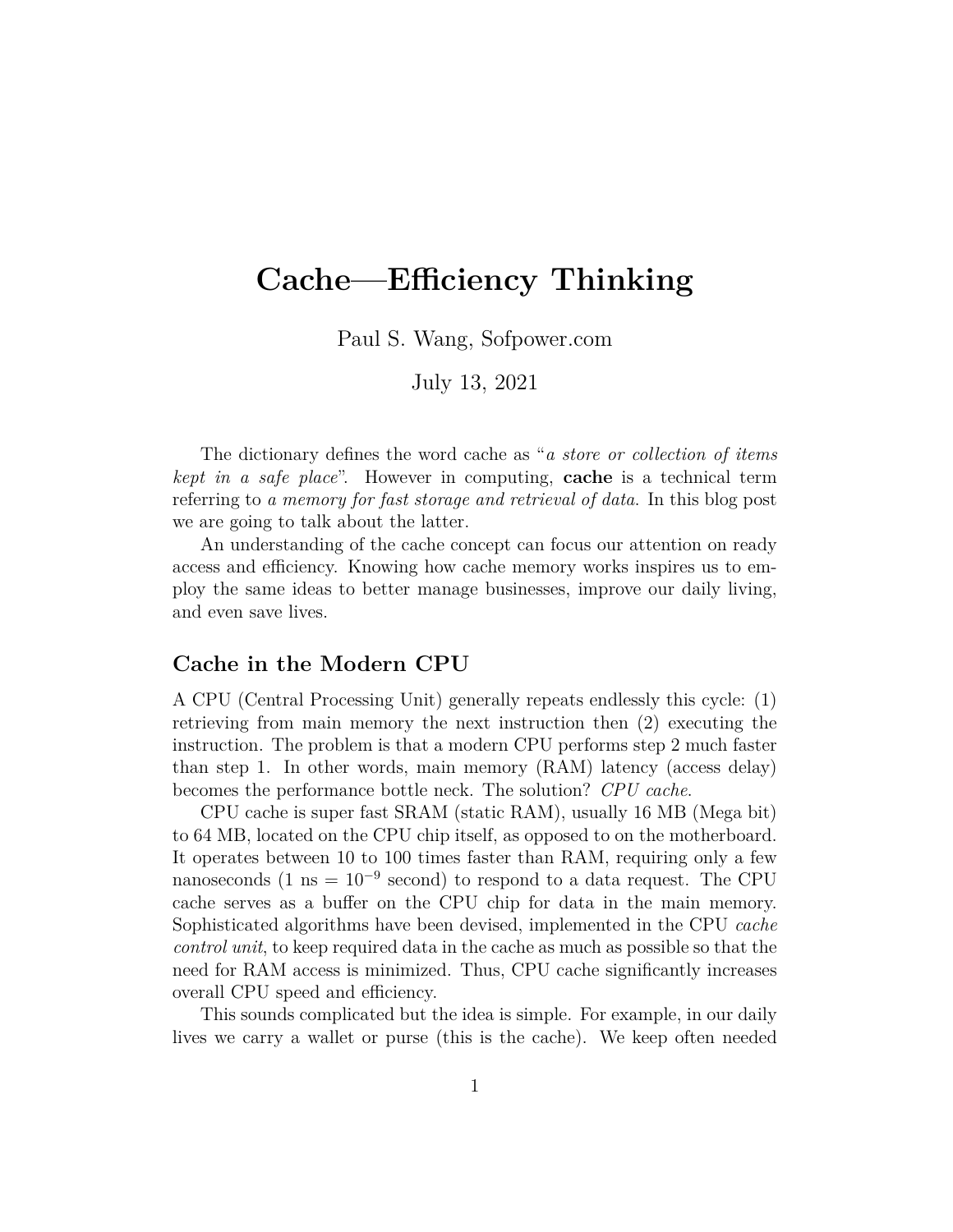items in it for instant retrieval, so much faster than looking for them in the house (the main memory). Depending on our current tasks, we can fill our wallet/purse with the right items. The tool belt for workers is another example. These daily cache devices are so efficient we don't mind managing them. In fact we won't do without them.

## **Hit Or Miss**

As the CPU executes, it continuously needs to access the next instruction/data by referring to its RAM address (**A**), usually a 32 or 64 bit quantity. Given any **A**, it can be quickly determined whether it is available in the CPU cache. If it is, we have a cache *hit*, otherwise we have a cache *miss*.

Here is a simplified description of what happens when a read access to **A** takes place.

- **Hit:** Immediately, the requested data is returned from the cache and the CPU continues execution without delay.
- **Miss:** The requested data, together with a number of close-by items, are copied from RAM to the cache. Space must also be found in the cache to store newly retrieved data. This usually involves the *eviction* of some well-selected in-cache data. Then the data is returned for read access. Meantime, CPU execution has been blocked until the data is returned.

A write access miss may cause less delay. But let's not get into details and simply say that a cache miss is expensive and can delay the CPU's progress significantly. Therefore, arrangements and algorithms are designed to maximize hits. Typical cache hit rates range from 95% to 98%.

# **Levels of Cache**

Generally, the cache idea is using ultra-fast but expensive memory to hold select items from much slower but cheaper RAM memory in order to achieve speed without undue increase in cost. Clever algorithms are used to maximize the hit rate so that fast memory access happens almost all the time.

The following diagram shows the memory hierarchy of modern computers.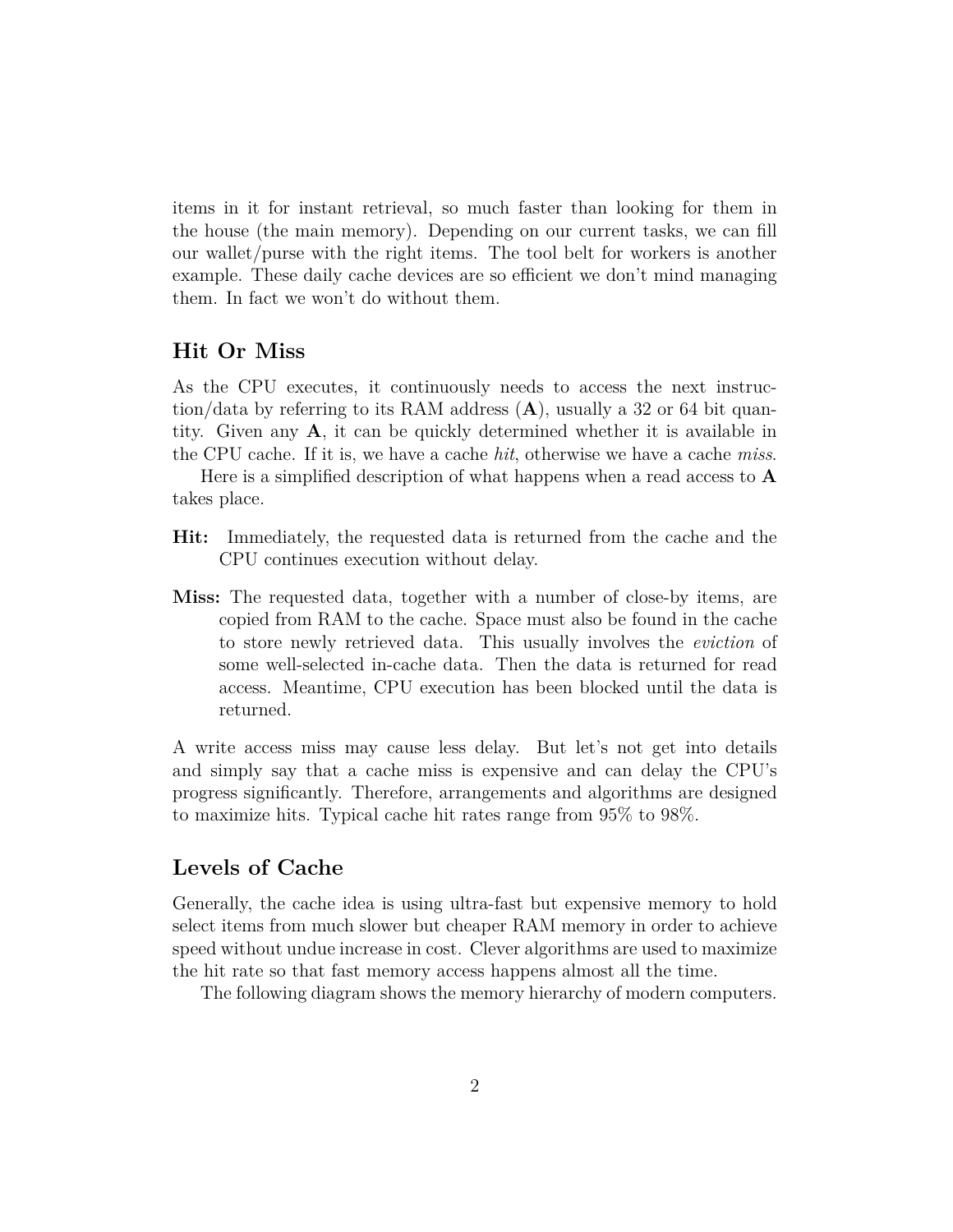

We see from the diagram that the RAM is about 57 times slower than L1 cache  $(62.9/1.1)$ . To better illustrate the relative speeds think about it this way. If L1 access were to take one second then RAM access would have taken nearly 1 minute. Better yet, if L1 were to take one day then RAM would have taken almost two months, eek!

As you can see CPU cache has levels L1 through L3 or even L4. Each level decreases in speed and cost, but increases in size. Sophisticated logic circuits are used to manage these levels to use them in optimal ways. For multi-core CPUs, each core has its own L1 and L2 while L3 and L4 are shared among all cores. A cache miss happens when the needed data can't be found through all cache levels.

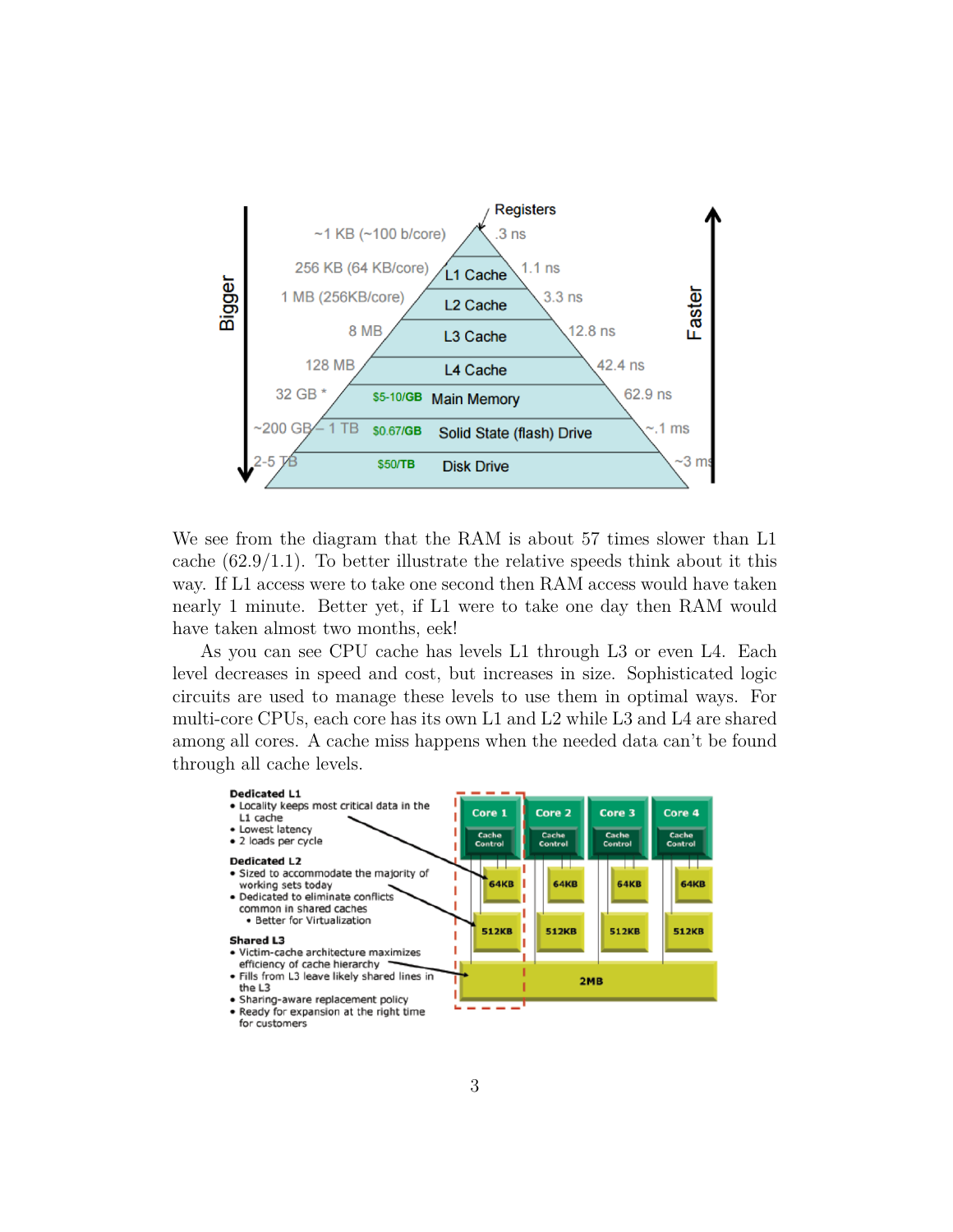Similar buffering happens between RAM and secondary memories such as flash drives and hard disks. What is the lesson here? "*If an idea works why not use it everywhere it can be applied?*"

For example, the Web protocol HTTP has added its own way of caching to make the Web faster and more efficient.

# **HTTP Caching**

An important improvement of HTTP 1.1 over HTTP 1.0 is the introduction of caching. On the Web, a great deal of contents are not changing often with time. These include static webpages, images, graphics, styling code, scripts, and so on. Saving a copy of such data can avoid a lot of unnecessary work of requesting and retrieving the same data over and over again from *origin servers*. Browsers (user agents) and caching proxy servers are able to serve data from their cache when they know or can verify that the data are still current and unchanged on the servers where they originated.



A caching proxy server accelerates requests by providing contents from its cache. Caching proxies keep local copies of popular resources so large organizations can greatly reduces their Internet usage and costs, while significantly enhance performance. Most ISPs and large businesses employ caching proxies.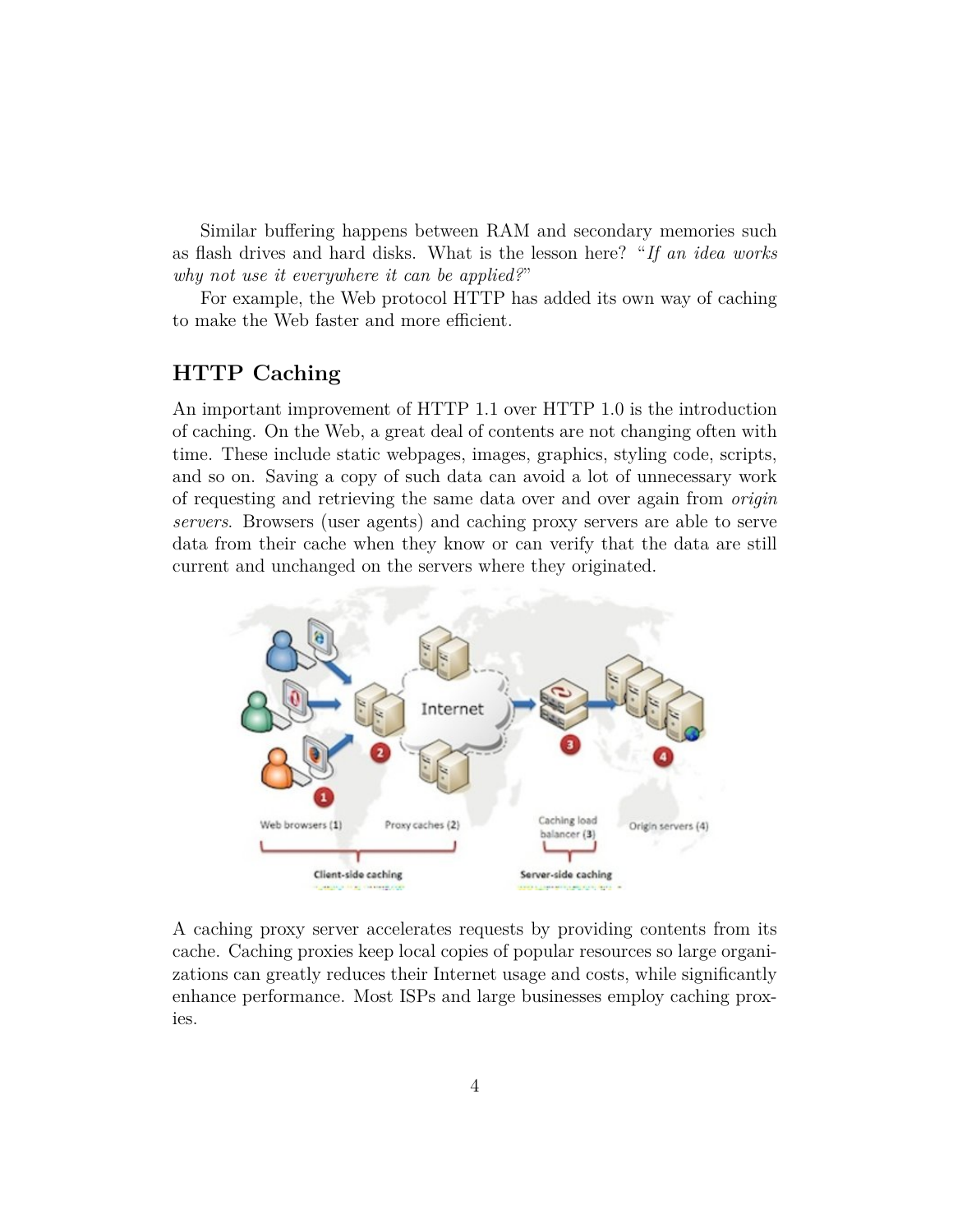The HTTP caching scheme significantly cuts down round-trip Web traffic to origin servers and reduce response time to users. This explains why it is slower the first time you visit a website. Then it is lightning fast when you visit again.

# **Cache Inspired CT**

Thus, we have this computational thinking principle **Cache for Speed**: "*Use cache to increase efficiency and speed. In many situations, significant improvement may result from storing the right items in a cache.*" In Essence, the cache idea from computing is fundamentally *prepositioning needed items in convenient locations for immediate access* to reduce delay and maximize efficiency.

Applications of this idea can be found in many situations. For driving emergencies—bringing spare tire, jump cables, flash lights, work gloves; for fire fighting—prepositioning fire stations, fire hydrants, and extinguishers; for life saving—placing police outposts, ambulance stations, emergency lighting, exit maps, first aid kits, defibrillator, and gas masks.

Let's see some more day-to-day applications. Restaurants use caching to better serve customers. Ready to cook ingredients for popular dishes are arranged, collected and prepositioned near the cook station (the restaurant CPU). This cuts down on customer's waiting time at the tables significantly. Less popular dishes will take longer when materials must be gathered and prepared before cooking.

A busy airport has a 'taxi cache' located close to arriving passenger exits, so clever and efficient.

## **Cache And Obama Care**

Toward the end of 2013, when a team of super coders were helping to rescue and fix the healthcare.gov site, one immediate technique they used was introducing a *database cache* so that frequent queries could be separated from other queries to the huge database. The database cache reduced congestion, and they were able to lower the average page access time from 8 seconds to about 2 seconds. Later, with continued improvements, the access time was reduced to below 0.35 seconds. The rescue work may well have saved the Affordable Care Act from disaster.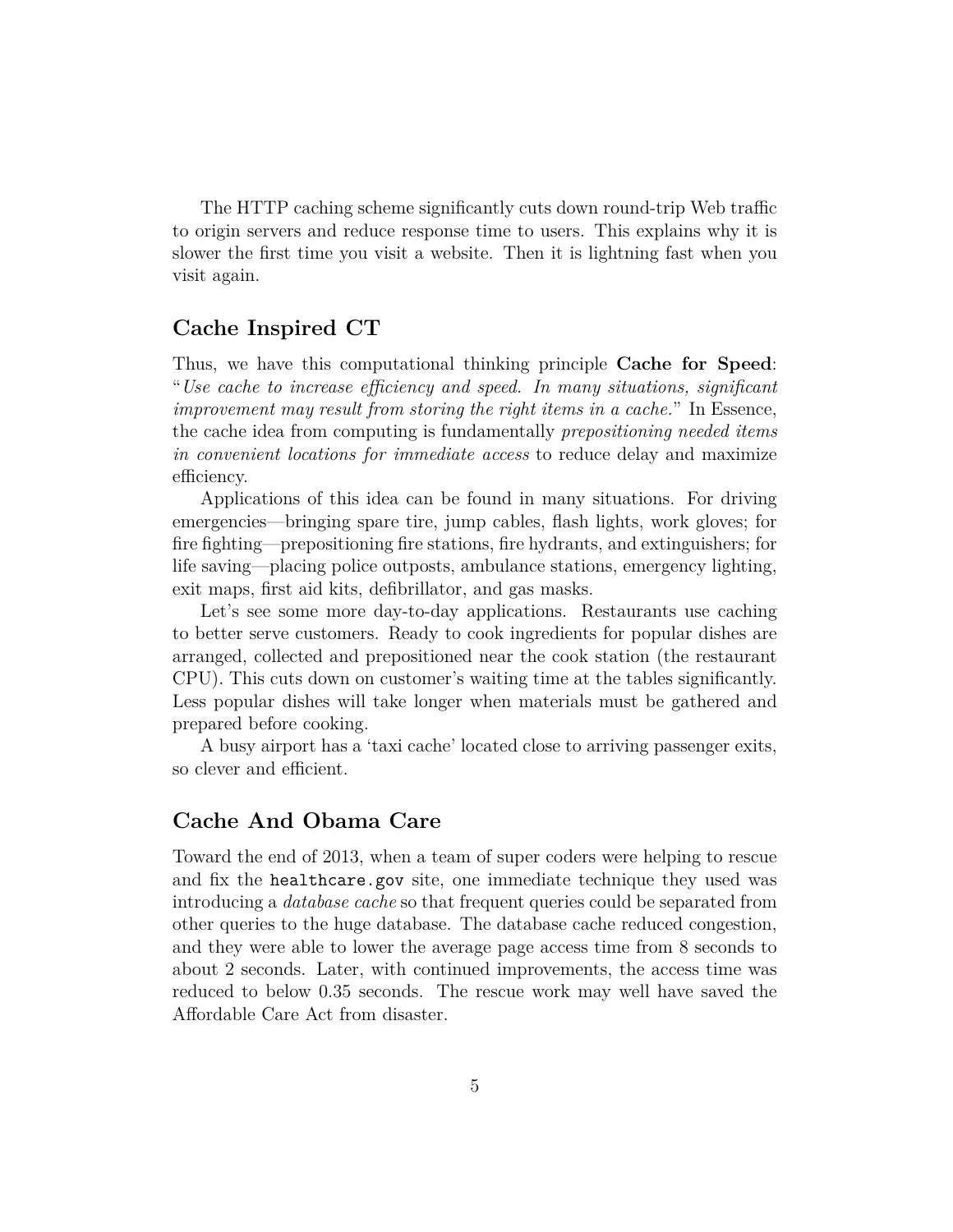Don't we all wish, during the early days of the COVID-19 pandemic, that PPE (personal protective equipment) were readily available to front-line workers? That quick test kits (or any test kit) were available for immediate use? Could such preparedness have saved many lives? The question is not if pandemics will happen again but when. We need to apply the lessons learned to get ready for the next one, cache inspired preparedness included.

## **Cache And Me**

The cache concept is useful in a variety of situations including our own lives.

In terms of personal information processing, our brains are like the CPU. Data in the 'brain cache' are information we remember.That data are available immediately without going outside the brain. The next place to keep often-used information may be our smartphones. Data kept there are also easily available, like in the RAM of a computer, where we can go next when there is a 'brain cache miss'. Of course, there are other information sources. But they are much slower to access.

You have your home phone number and address, for example, kept in brain cache, right? But what about other important data? If you have a well-developed plan for where to keep information, could you be better off?

In our home, we also have a hierarchy of storage spaces. Drawers, cabinets, closets, garage, and basement. Of course we need to organize our things into these spaces to optimize ease of access. And most importantly, we need to place items back where they belong if we are going to find them easily next time. How similar is it to managing the computer's memory hierarchy.

Next, let's talk about the car. We all love our cars and we use them to go places. The car is also a place to store things. Why not treat our car like a 'cache to go', placing things we need to bring in the car way ahead of time. Such things could be items to donate, online orders to return, gifts to send, letters to mail, tools, supplies, for example. This way we won't forget to bring needed things when it comes time to drive off.

Oh yes, when driving, a good driver will always keep a bird's eye view of the car relative to other cars. This cached view in the driver's brain can enable evasive moves without delay. It can save lives.

When it comes to money management, we will keep cash and credit cards in our wallet (our money cache), for larger amounts we depend on our checking accounts (our money RAM), then there is our savings account and other